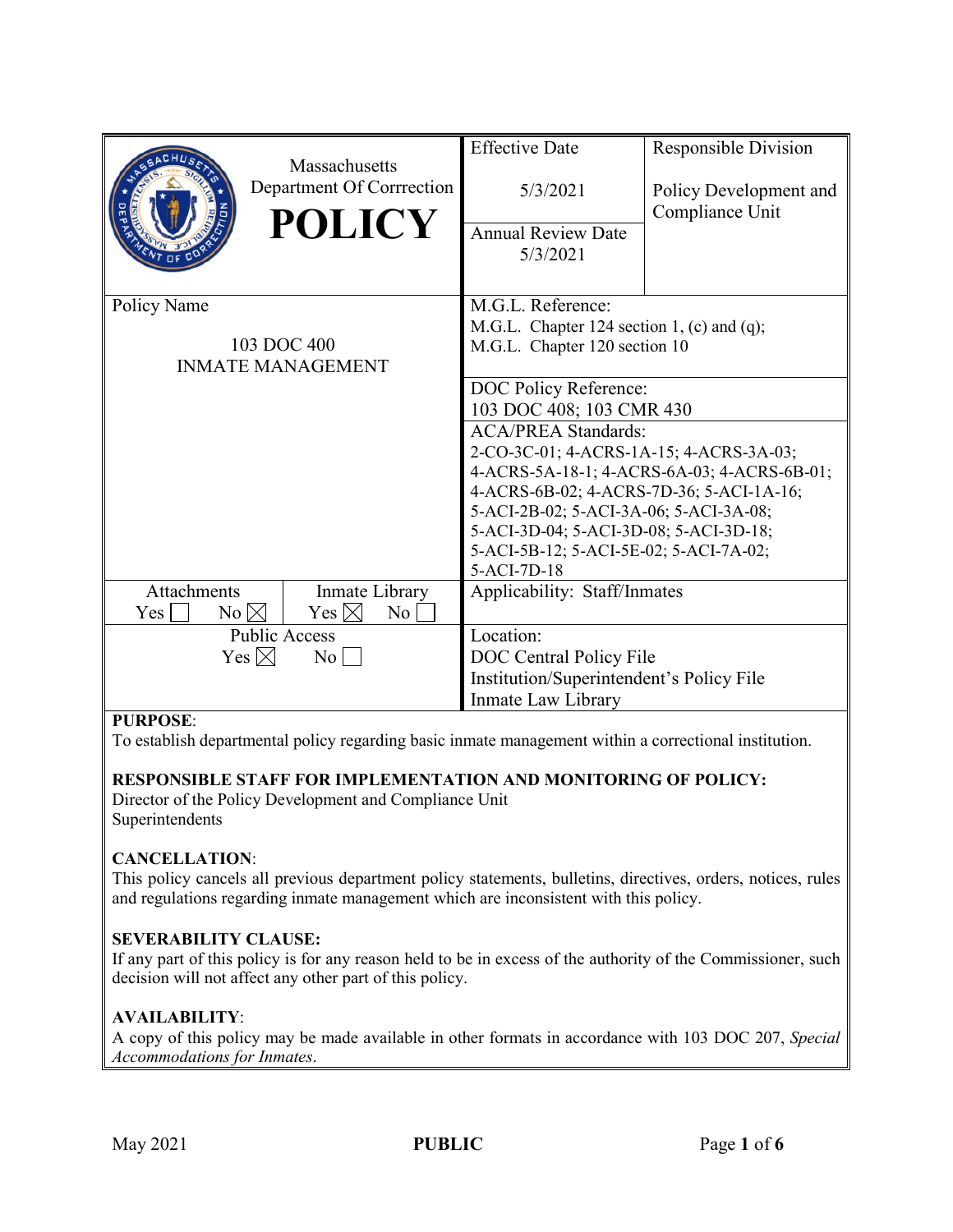# **TABLE OF CONTENTS**

| 400.01 | Staff/Inmate Communication                | 3 |
|--------|-------------------------------------------|---|
| 400.02 | Personal Expression                       | 4 |
| 400.03 | Program Access                            | 6 |
| 400.04 | Work Assignments                          | 5 |
| 400.05 | No Inmate(s) Control Over Other Inmate(s) | 5 |
| 400.06 | <b>Inmate Protection</b>                  | 5 |
| 400.07 | Adjudicated Youth and Status Offenders    | 6 |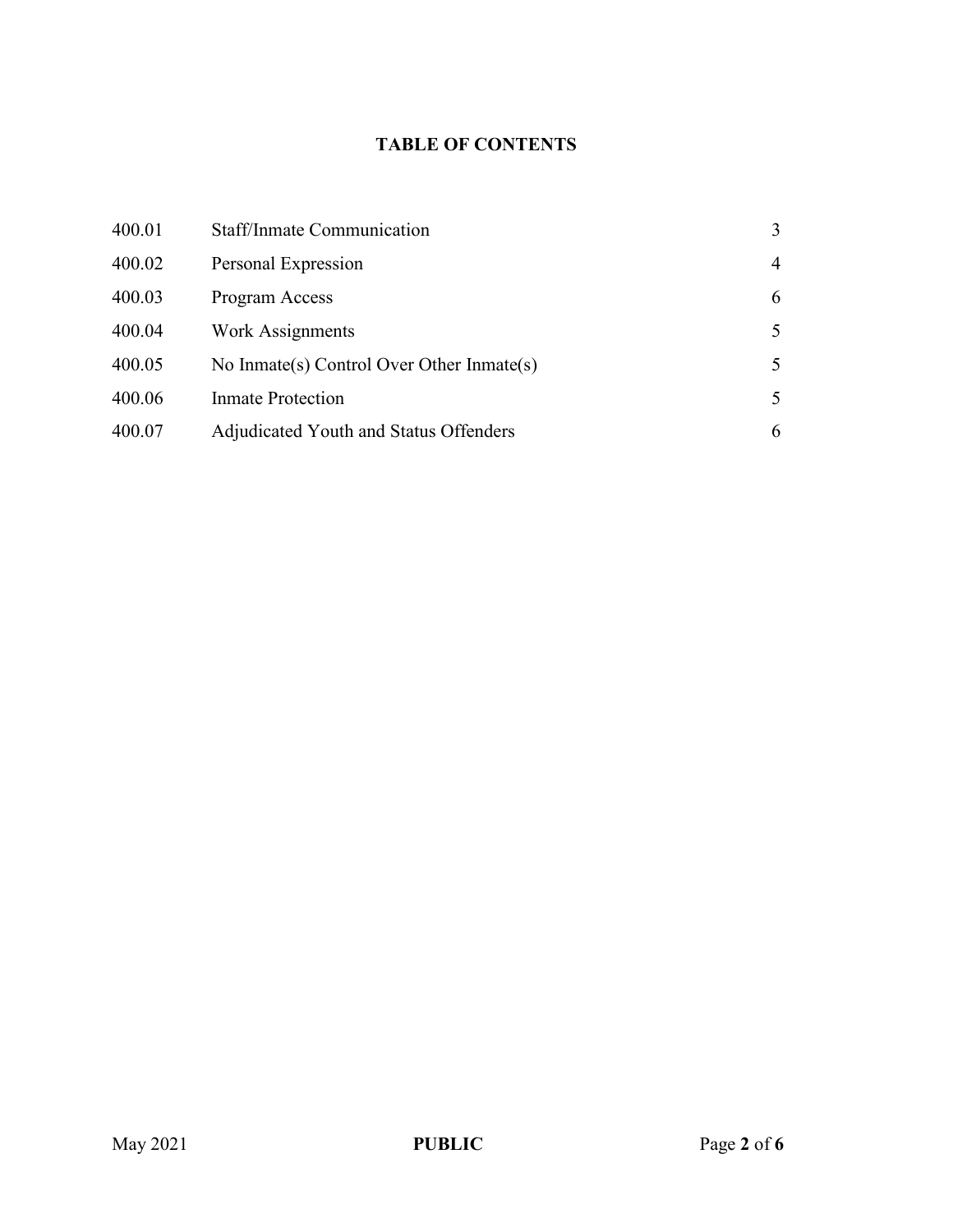### **400.01 STAFF/INMATE COMMUNICATION**

- l. Each superintendent shall establish a system of communication between staff and inmates, which ensures that inmates have personal contact and interaction with staff. This system provides staff with the authority to make decisions, and the ability to make recommendations for inmates. This system shall include, adherence to departmental policies and development of procedures, as required, in the following areas:
	- (a) classification;
	- (b) grievances;
	- (c) emergencies;
	- (d) inmates shall be informed in a timely manner of the verifiable death or critical illness of an immediate family member and shall be informed of the process to request an emergency escorted trip. In cases where a verifiable death of an immediate family member occurs, staff shall update the IMS family/emergency contact screen to reflect the fact that the relative is now deceased.
	- (e) Filing a P.R.E.A. allegation;
	- (f) security
	- (g) services and programs
	- (h) other areas as deemed appropriate by the superintendent.
- 2. The superintendent shall also ensure that communication between staff and inmates remain courteous and professional. During the normal performance of one's duties, it is acknowledged that staff has reason to interact with inmates on a one to one basis. However, the practice of staff bringing an inmate to a private area, e.g., isolated room, office, etc., for the purpose of an "attitude adjustment", also known as a "counseling session" is strictly forbidden. The Department will not tolerate this type of unprofessional behavior from any employee and will pursue disciplinary action against any staff person who engages in such conduct.
- 3. Inmates shall not be subjected to discrimination or mistreatment on the basis of actual or perceived sex, age, race, religion, national origin, religious views, disability, sexual orientation, gender identify and gender expression. In addition, it is prohibited for staff and other inmates to harass and abuse inmates based on gender identity, transgender status or sexual orientation.
- 4. Retaliation or harassment of any kind against inmates for exercising their rights, filing a grievance, or otherwise lodging a complaint shall not be tolerated and is strictly prohibited. Retaliation or harassment in any formal or informal action or threat of action that may include, but is not limited to, abuse, violation of civil rights, intimidation, unnecessary discipline, unjustified adverse classification action, unjustified adverse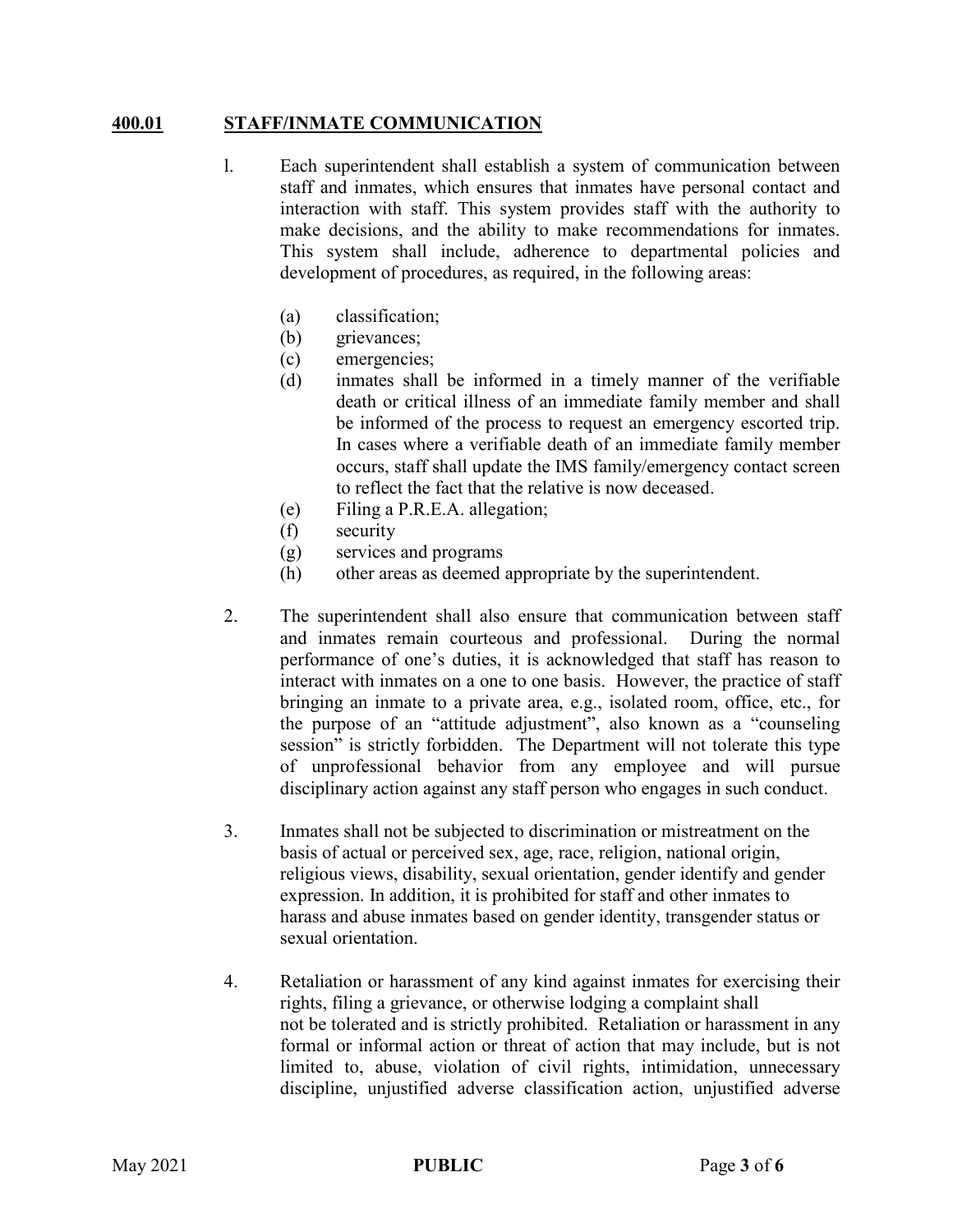transfer or placement and unwarranted denial or limitation of access to privileges, programs or services.

# **400.02 PERSONAL EXPRESSION**

- 1. Inmates may be permitted certain choices in personal grooming, as long as their appearance does not conflict with the institution's requirements for safety, security, identification and hygiene.
- 2. Each superintendent shall develop room/cell decorum standards that include the following provisions:
	- (a) Inmates may be permitted to decorate their cells and/or sleeping quarters as long as their decorations do not conflict with the institution's requirements for safety, security, identification and hygiene. Rules regarding decorating of living/sleeping quarters are available to all inmates and staff. The rules are reviewed annually, and revised, if necessary. Decorations shall be displayed in a manner that does not prohibit or delay the effective search of the room or living quarters. The Superintendent may limit the size and number of items, as well as the location to display them.
	- (b) Providing they comply with 103 DOC 400.02 (2) (c), the items that shall be permitted include, but are not limited to:
		- 1. Photographs
		- 2. Cards
		- 3. Magazine/newspaper pictures and articles
		- 4. Drawings
		- 5. Calendars
	- (c) The following items are not permitted to be displayed:
		- 1. Anything that is prohibited by 103 CMR 481 Inmate Mail
		- 2. Semi-nude, scantily clad, and/or sexually suggestive material
		- 3. Material that can be considered offensive or otherwise discriminatory in the workplace.
		- 4. Material that is deemed to be divisive between groups or individuals
		- 5. Material that supports or promotes any violation of the 103 CMR 430, *Inmate Discipline*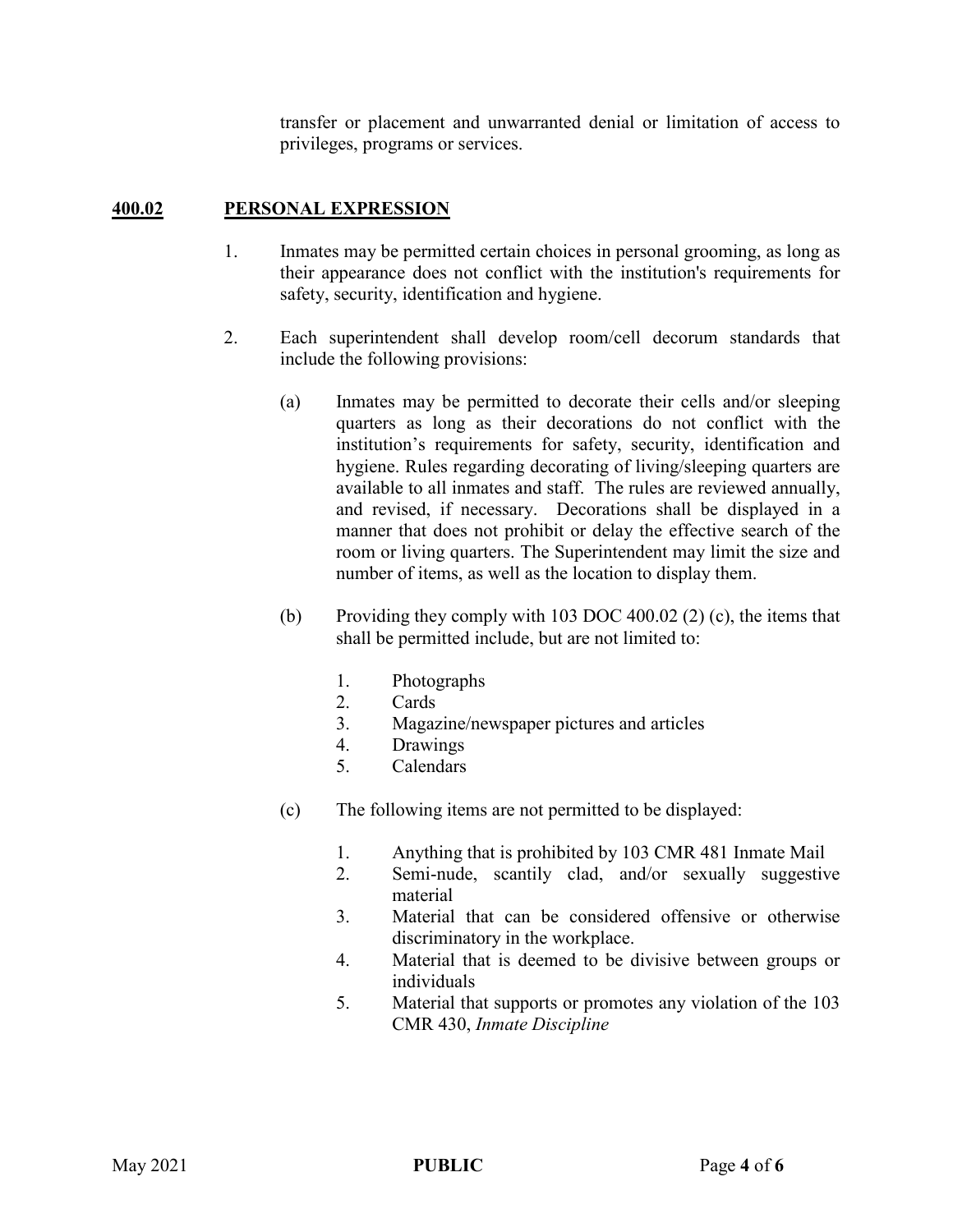### **400.03 PROGRAM ACCESS**

Inmates shall not be subjected to discrimination on the basis of actual or perceived sex, age, race, religion, national origin, religious views, disability, sexual orientation, gender identify and gender expression in making administrative decisions and in providing access to programs and work assignments. Reasonable accommodations shall be made in accordance with 103 DOC 408, *Reasonable Accommodations for Inmates***.** Inmates have the option of refusing to participate in any rehabilitation or treatment program except adult basic education and programs required by statue or ordered by the sentencing court or paroling authority.

### **400.04 WORK ASSIGNMENTS**

- l. Inmates are encouraged to accept work assignments for which they voluntarily applied. An inmate accepting a work assignment shall receive a written job description, which the inmate agrees to perform in writing. An inmate who refuses a direct order to complete an agreed upon job duty may be given a disciplinary report for refusing a direct order. A disciplinary report is not required to terminate an inmate from a work assignment.
- 2. Job descriptions shall be developed and kept on file by the work assignment officer. The work assignment officer shall also ensure that monthly work performance evaluations are being completed by work supervisors and then kept on file.

### **400.05 NO INMATE(S) CONTROL OVER OTHER INMATE(S)**

No inmate or group of inmates shall be in a position of control or authority over any other incarcerated person(s).

### **400.06 INMATE PROTECTION**

Each superintendent shall ensure adherence to departmental policies and the development of procedures, as required. The procedures shall ensure that every effort is made to protect inmates from mental and personal abuse, corporal or cruel or unusual punishment, personal injury, disease, property damage, humiliation, harassment, sexual assault and/or harassment or punitive interference with the daily functions of living, such as eating or sleeping.

# **400.07 ADJUDICATED YOUTH AND STATUS OFFENDERS**